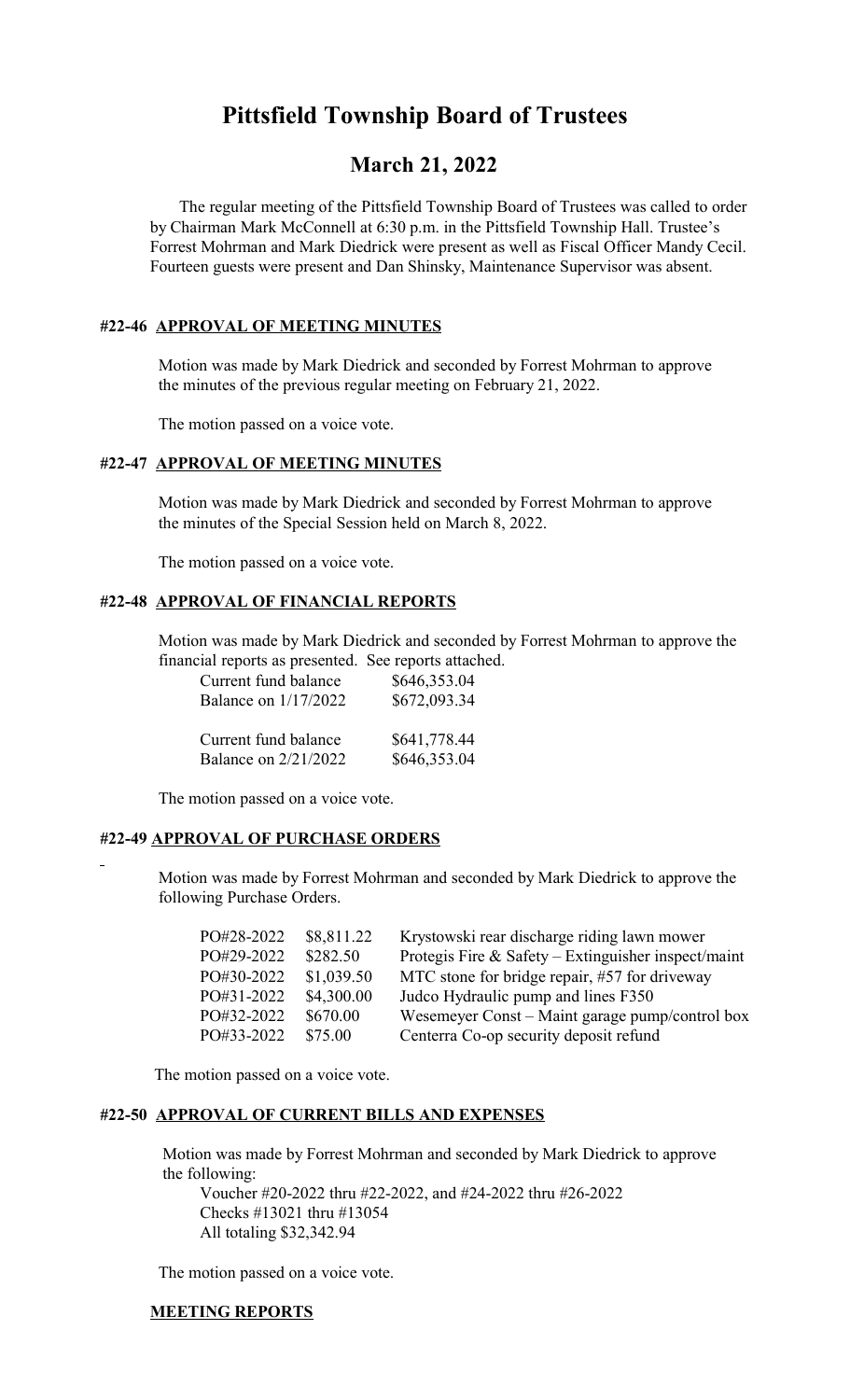WFD – Mark Diedrick reported Chief Weatherbee will attend meeting in April. First casualty in our fire district occurred. House fire on vacant home on Route 18. Possible Open House and kids event date to be determined. Resident reminded about the importance of cleaning out dryer vents and asked to have added to next newsletter.

RLCWA – Mark McConnell reported they had their financial and board meeting. Lots of construction but slower to get supplies due to pandemic. New lines in southern part of the district. Extension of Green Circle Growers and planning on what is needed. Possibly replacing 2 tanks at facility with one larger one. Allocated funds for a rate study.

CLCAD – Mark McConnell reported functioning well, but suffering from labor shortage.

LCTA - Forrest Mohrman reported New Health Director Mark Adams gave informed speech on hoarding and how it is a mental health issue. Forming a committee to handle and help township with hopefully starting in July. Midway Mall discussion and Cleveland Clinic owns old Best Buy building. Discussions on new jail being needed and next steps. In depth discussions on how they handled COVID vaccines. Also discussed was the new Conceal and Carry law and being able to carry without a permit.

#### **OLD BUSINESS**-

# **#22-51 MOTION TO HOLD A WORK SESSION FRIDAY APRIL 15, 2022 AT 6:00 P.M TO DISCUSS ARP FUND PROJECTS**

Motion was made by Mark Diedrick and seconded by Forrest Mohrman to hold a work session Friday April 15, 2022 at 6:00 P.M to discuss ARP Fund projects.

The motion passed on a voice vote.

#### **NEW BUSINESS-**

#### **#22-52 APPROVAL OF PERMANENT APPROPRIATIONS FOR 2022**

Following detailed review by the Fiscal Officer and Trustees, Mark Diedrick moved to approve the following permanent appropriations:

| General Fund                     | \$160,000.00 |
|----------------------------------|--------------|
| Motor Vehicle License Tax Fund   | \$10,000.00  |
| Gasoline Tax Fund                | \$97,900.00  |
| Road & Bridge Fund               | \$146,050.00 |
| Cemetery Fund                    | \$3,690.00   |
| Road & Bridge Levy Fund          | \$166,300.00 |
| <b>COVID Relief Fund (Cares)</b> | \$14,624.24  |
| <b>ARP</b> Funds                 | \$171,609.85 |
| <b>Total Appropriations</b>      | \$770,174.09 |

Forrest Mohrman seconded the motion and it passed on a voice vote.

#### **#22-53 MOTION TO AWARD CONTRACT TO WALT BREDEL FOR THE MOWING OF JACKSON CEMETERY AT \$62.00 PER CUT.**

Motion was made by Mark Diedrick and seconded by Forrest Mohrman to award contract to Walt Bredel for the mowing of Jackson Cemetery at \$62.00 per cut.

The motion passed on a voice vote.

#### **#22-54 MOVE TO EXECUTIVE SESSION**

Motion was made by Mark Diedrick and seconded by Forrest Mohrman to move to Executive Session to discuss personnel.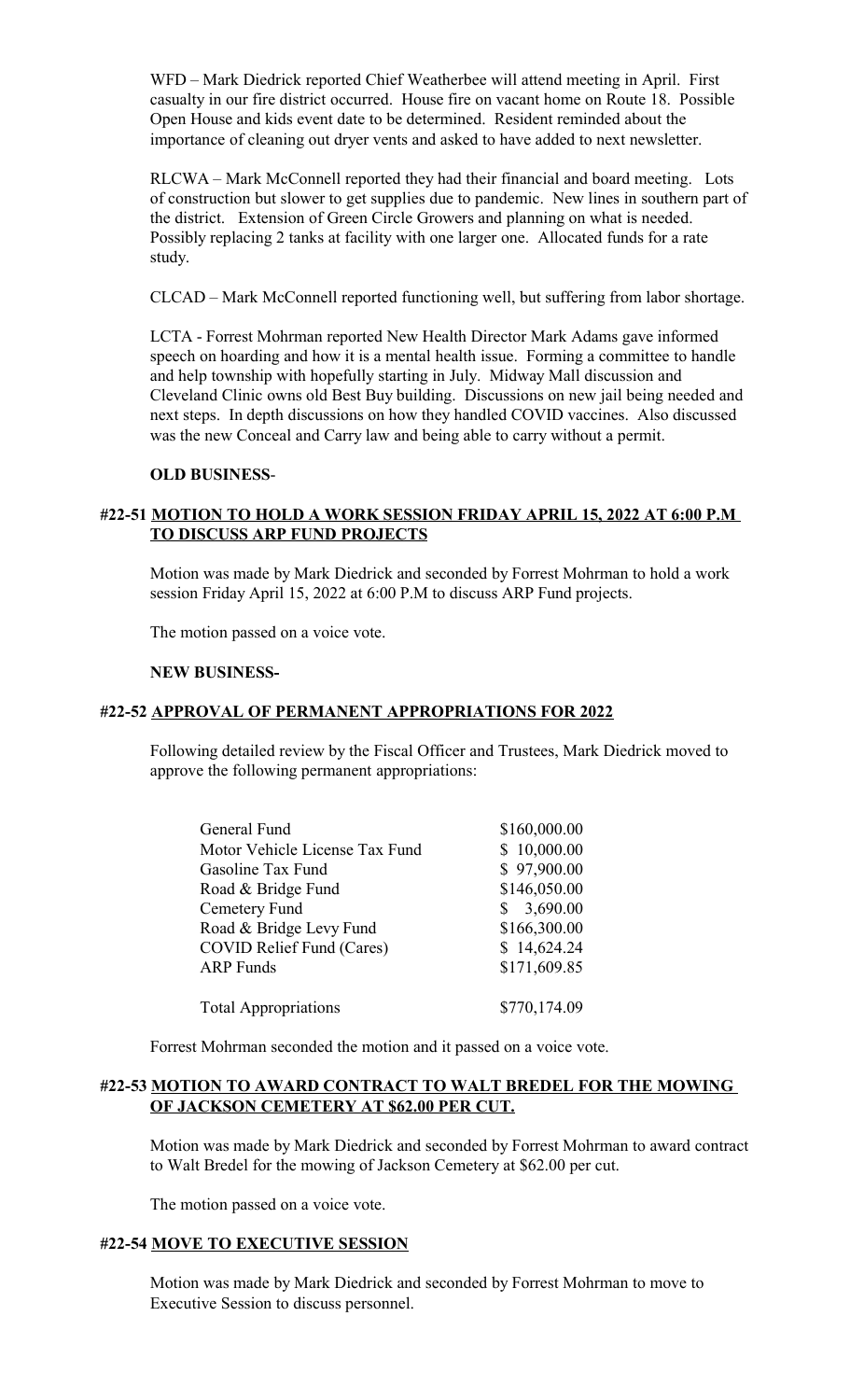The motion passed on a roll call vote.

# **#22-55 MOVE TO ADJOURN THE EXECUTIVE SESSION AND RETURN TO THE REGULAR MEETING**

Motion was made by Mark Diedrick and seconded by Forrest Mohrman to adjourn the Executive Session and return to the Regular Meeting.

The motion passed on a roll call vote.

# **#22-56 MOTION MADE TO TERMINATE DAN SHINSKY'S EMPLOYMENT WITH PITTSFIELD TOWNSHIP**

Motion was made by Mark Diedrick and seconded by Forrest Mohrman to terminate Dan Shinsky's employment with Pittsfield Township

The motion passed on a roll call vote.

# **#22-57 MOTION TO HIRE ROB CECIL AS ZONING INSPECTOR FOR \$100 PER WEEK.**

Motion was made by Mark Diedrick and seconded by Forrest Mohrman to hire Rob Cecil as Zoning Inspector for \$100 per week.

The motion passed on a roll call vote.

Resident asked if we can ask Rumpke about changing their trucks since they leave litter everywhere, especially on windier days due to how they dump the trash.

#### **ZONING BUSINESS**

Nothing to report

#### **ROAD AND MAINTENANCE**

# **#22-58 APPROVAL TO PARTICIPATE IN THE LORAIN COUNTY ENGINEER'S BID PROGRAM FOR CHIP AND SEAL PROJECTS FOR 2022**

Motion was made by Mark Diedrick and seconded by Forrest Mohrman to approve the participation of Pittsfield Township in the Lorain County Engineer's bid program for chip and seal projects for 2022. The motion passed on a voice vote. The list of roads to be repaired in 2022 were discussed and will be submitted to the Engineer's office.

The motion passed on a voice vote.

# **#22-59 APPROVAL TO PARTICIPATE IN THE ODOT SALT CONTRACT PROGRAM FOR THE WINTER OF 2022-2023 AND TO REQUEST AN ORDER OF 125 TONS**

Motion was made by Mark Diedrick and seconded by Forrest Mohrman to approve the participation in the ODOT salt contract program for the winter of 2022-2023 and to request an order of 125 tons. The motion passed on a voice vote.

Shim work quote discussed and Rob to get another quote from Hart Asphalt

#### **TOWNHALL REPORT**

Rentals are increasing again and discussion on getting new chairs approximately 110 for the townhall.

#### **#22-60 ADJOURNMENT**